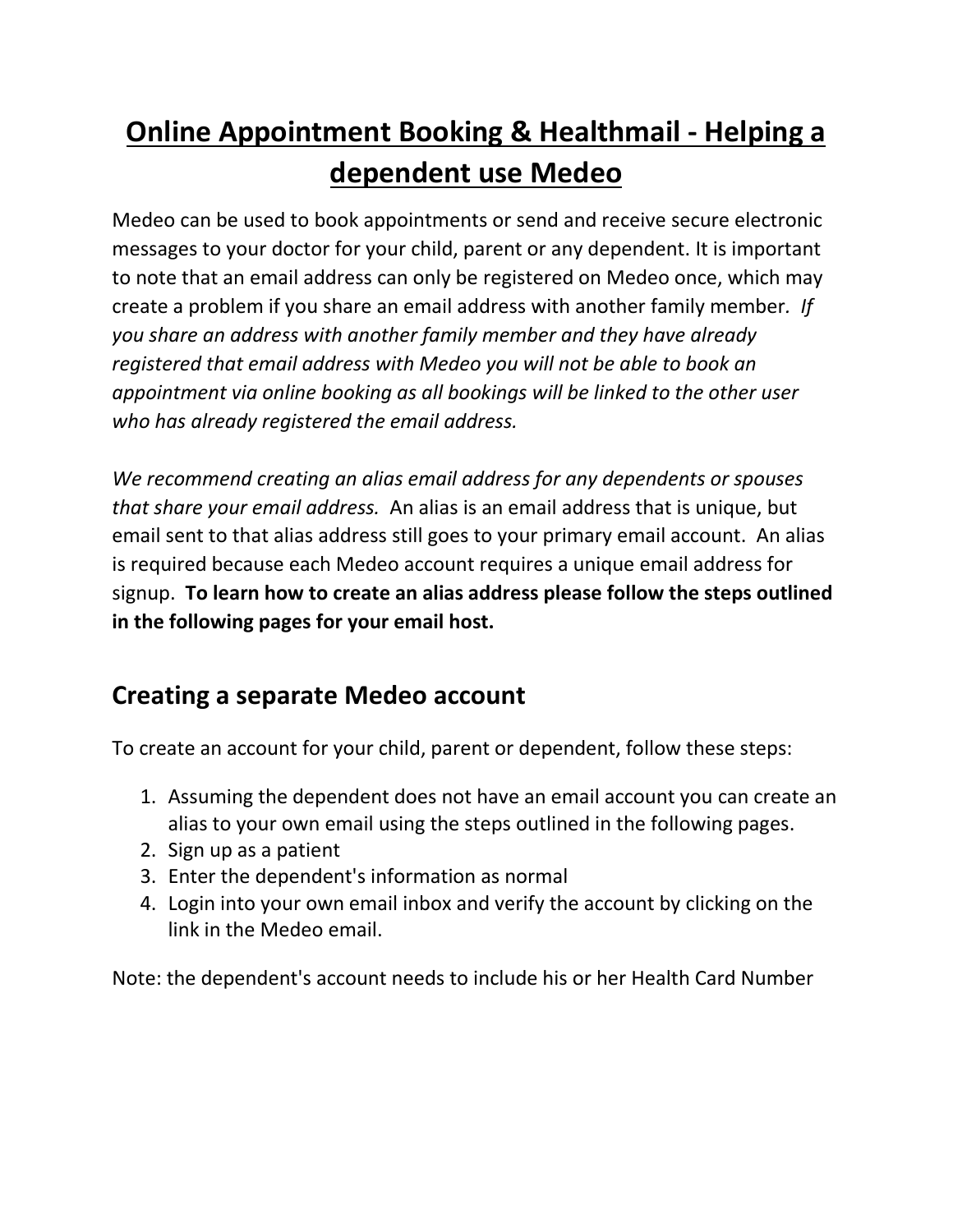## **Gmail**

#### Step 1: Add an address you own

- 1. On your computer, open [Gmail.](https://mail.google.com/)
- 2. In the top right, click Settings  $\bullet$  Settings.
- 3. Click the Accounts and import or Accounts tab.
- 4. In the "Send mail as" section, click Add another email address.
- 5. Enter your name and the address you want to send from.
- 6. Click Next Step Send verification.
- 7. For school or work accounts, enter the SMTP server (for example, smtp.gmail.com or smtp.yourschool.edu) and the username and password on that account.
- 8. Click Add Account.

#### Step 2: Confirm the address

- 1. Sign in to the account you added.
- 2. Open the confirmation message you got from Gmail.
- 3. Click the link.

#### Step 3: Change the "From" address

- 1. In the message, click the "From" line. (If you don't see this, click the space next to the recipient's email.)
- 2. Select the address to send from.

## **Hotmail – Outlook.com (Microsoft Account)**

Add an alias email address

- 1. Sign in to your Microsoft account
- 2. Go to **Help** type in: "Add an alias"
- 3. Under Add an alias, do one of the following:
	- a. Create a new Outlook.com email address and add it as an alias.
	- b. Add an existing email address as an alias.
- 4. Select Add alias.